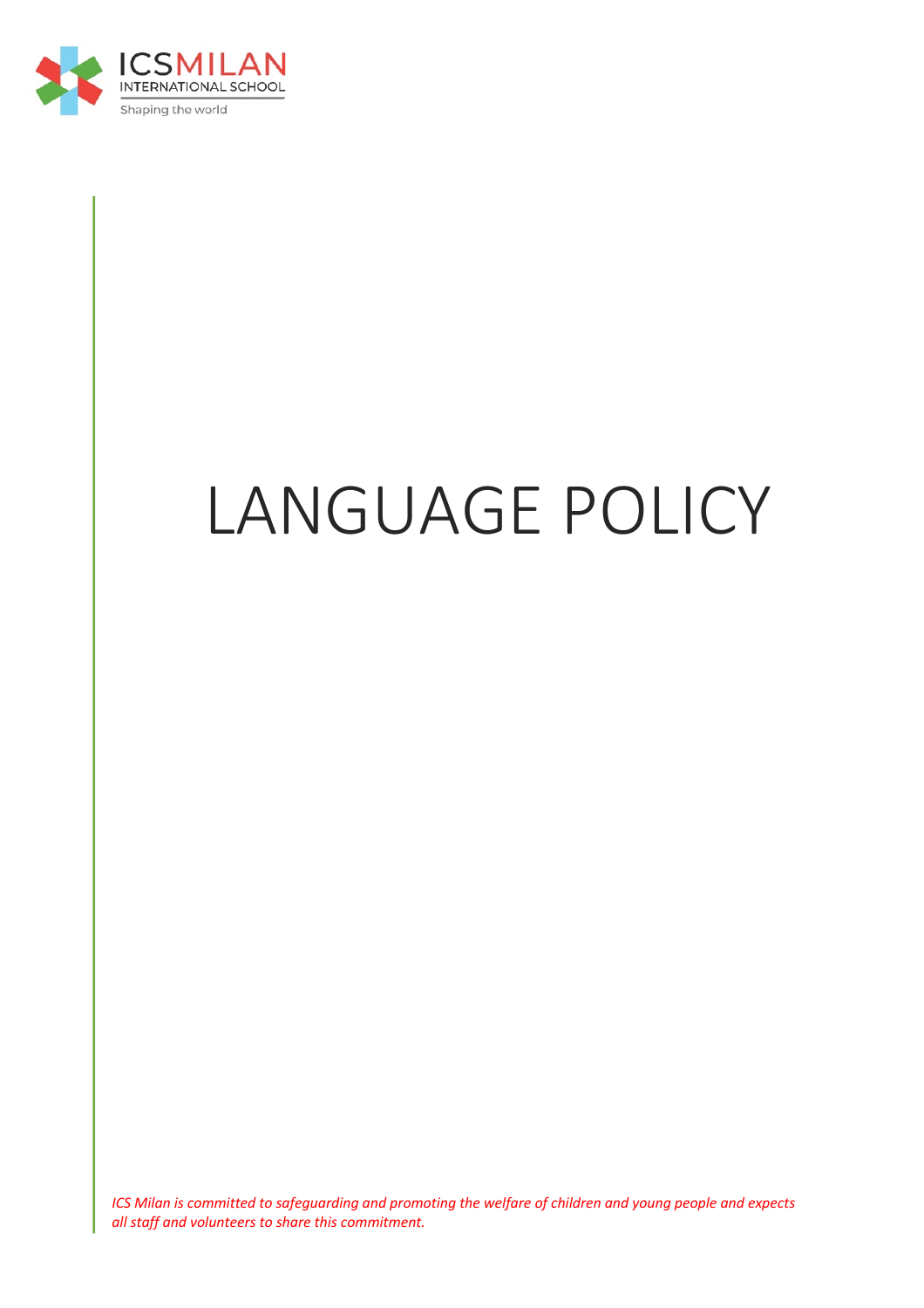#### **ICS Milan LANGUAGE POLICY**

#### **MISSION, PURPOSE AND AIMS**

ICS Milan serves a diverse community of students from a range of nationalities, cultures and backgrounds. We offer a broad-based education which uses English as the main language of learning and caters for a range of student abilities. As part of the Globeducate family of schools (https://www.globeducate.com), "we prepare each student to be a global citizen who can shape the world".

#### **LANGUAGE POLICY**

The school recognises that language is central in the teaching and learning process. All teachers are teachers of language and therefore are responsible for the development of the social and academic communication of the students. The languages of instruction are English, the main language of instruction, and Italian in order to ensure that all our students have the necessary linguistic tools to successfully access the programs offered by the International Baccalaureate in the school (MYP and possibly the Diploma). In addition, the school will give opportunities to the students to learn other languages throughout the school.

The school recognises that the language needs and the communication skills of the students vary through the three sections of the school.

#### **GUIDING PRINCIPLES FOR THE DEVELOPMENT OF LANGUAGES**

The school values the social constructivist approach of teaching and learning. It establishes that students should construct their learning on previously acquired knowledge and through social interaction to promote progress. Learning a language occurs when three interconnected processes occur: learning a language, learning through the language and learning about the language. Taking this into account, four principles guide the implementation of this language policy:

- 1. Teachers are language teachers. ICS recognises that language is the most relevant connective element through the curriculum, and it plays a crucial role in the cognitive development of the students.
- 2. Teachers develop responsible social and academic communication: teachers model and teach in an explicit and correct manner, demonstrating the responsible and appropriate use of language in social and academic contexts. Students are empowered to use the language as an action and transformation vehicle.
- 3. The school develops citizens of the world that are capable of being successful in any field or place that they choose: the school promotes bilingualism and multilingualism as a way of development of linguistic skills and of cultural understanding towards the development of internationally minded individuals. Trans-languaging, the use of one language in order to learn another, is recognised as a learning strategy.
- 4. The School supports the development of the home and family language(s). The development of literacy of the home and family language is highly promoted as a vehicle for the construction of sense and understanding and to increase the sense or cultural pride. Sections should establish the way in which this policy and principles are applied in their learning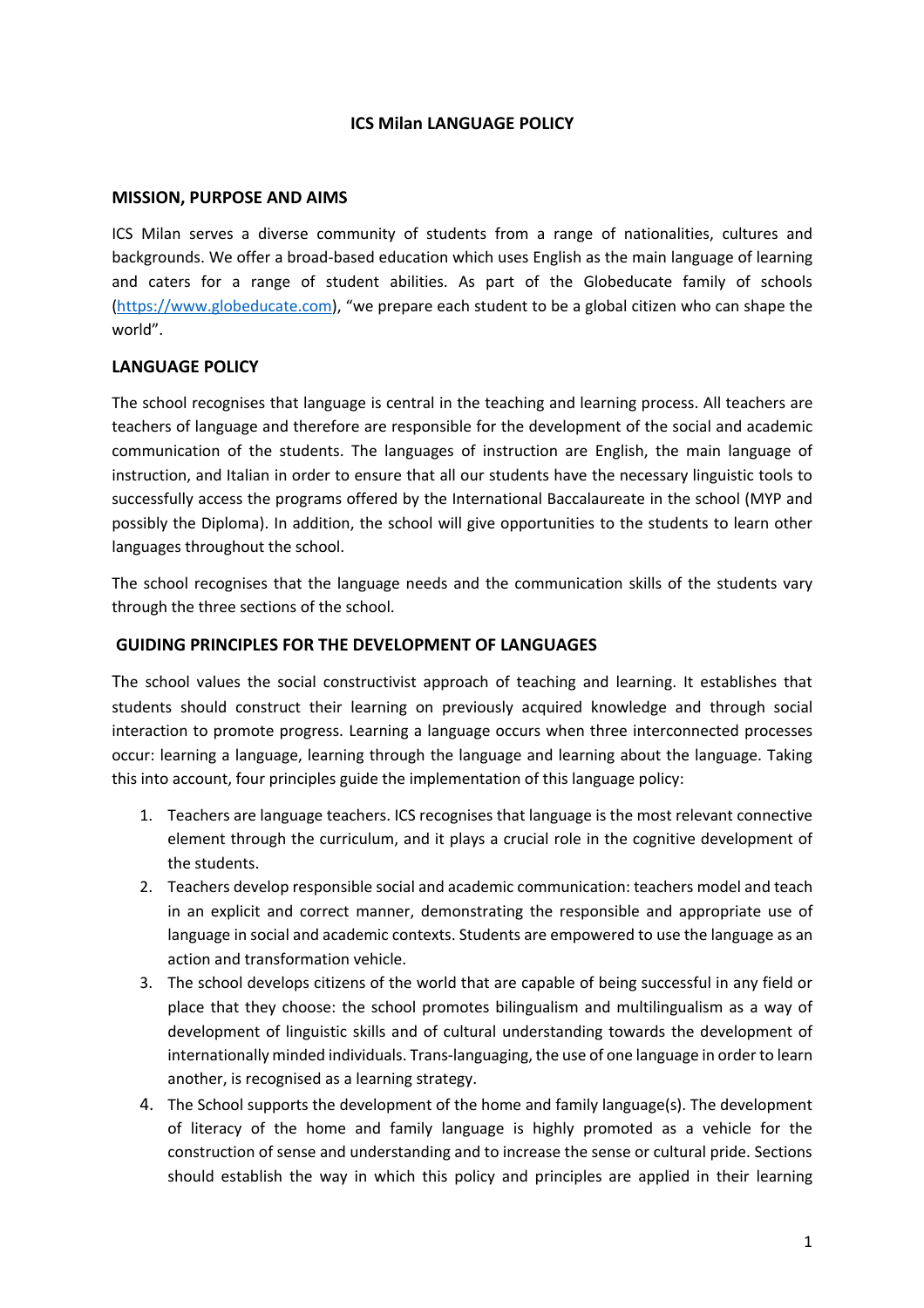environment, taking into account the ages of the students and the fact that language is central in all the learning processes.

#### **LANGUAGE PROFILE OF CURRENT STUDENTS**

Approximately 95% of our student body speaks English as an additional language. The majority of our families are native Italian speakers. The vast majority have however, been studying in English and Italian for numerous years.

The majority of our administrative and teaching staff speaks English and Italian. The languages of instruction and the primary languages of communication in the school are English and Italian. For formal documents, English and Italian are both used.

The standard bibliography and referencing format is MLA (Modern Language Association).

While English and Italian are the most common languages within the school, the use of other languages in appropriate circumstances is welcomed and celebrated.

# **EAL/IAL AND ASSESSMENT**

While language acquisition follows distinct stages, students' rate of acquisition varies greatly from individual to individual. Therefore, language teachers assess all language skills (reading, writing, listening and speaking), regularly differentiating through scaffolding or extension as required. Formative and summative assessments in the classroom provide information on language growth. Language teachers across the schools regularly standardise students' work to ensure a fair application of assessment criteria.

Students who are identified as requiring additional support in English or Italian to access the curriculum will be placed in the appropriate English or Italian language acquisition class and assessed regularly to monitor progress. A student may be graduated from the pull-out or scheduled EAL/IAL classes when the student can participate fully in the regular educational programme. When evaluating a student's graduation, a team consisting of the EAL/IAL teacher, a classroom teacher and a Leadership team member will use information from several sources to make the determination to graduate the student from the programme. Parents will be informed about the decision before the transfer takes place. After the student graduates from the EAL/IAL programme, the new teacher will closely monitor the student's academic progress.

#### **LANGUAGE AND LITERATURE AND LANGUAGE ACQUISITION**

It is a requirement that all IBMYP and IBDP students take at least one A language. Currently both English and Italian are offered as A languages and Spanish is offered as a Language Acquisition language. All language teachers in the MYP are part of a Language Committee which regularly meets to discuss the consistency of teaching, learning and assessment across all languages. Currently due to the small student numbers, only one teacher per subject area exists so collaboration is required to ensure that good practice is shared and extended.

#### EAL/IAL PROVISION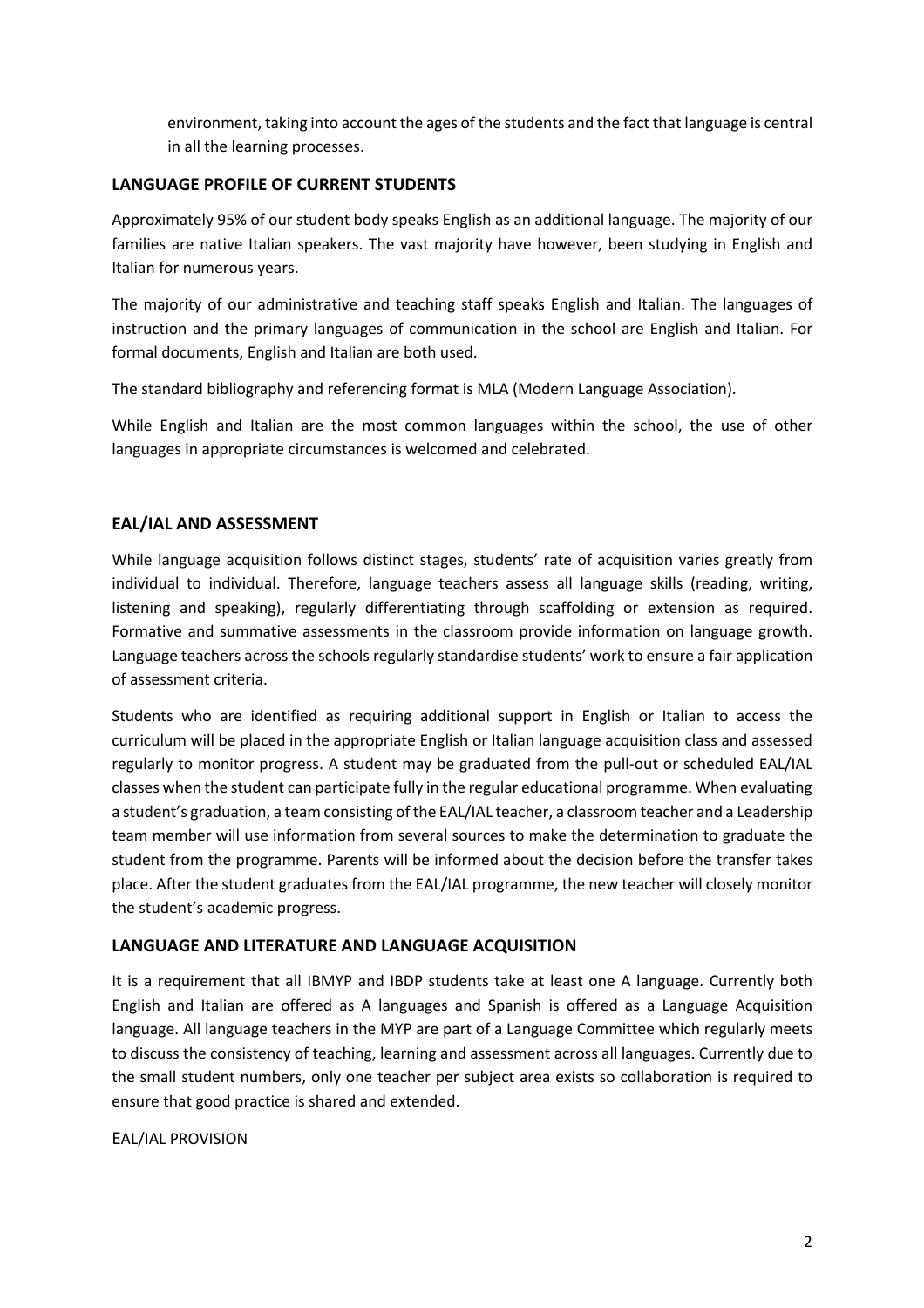In the IBMYP and IBDP, EAL/IAL students study English/Italian as their language B course. This course follows the IBMYP and IBDP curricula and develops students' language and literacy competence in English/Italian as well as intercultural competence. The English/Italian B language classes are scheduled against the A language classes in the timetable. Depending on students' ability, age and rate of language acquisition, the EAL/IAL department strives to transition students to A language whenever appropriate. Students may transition from English/Italian Language B, to English/Italian A language classes as determined by a review of their assessment work and the teacher's professional judgement.

MYP students also have the possibility of taking Spanish as a Language B at MYP years 10 and 11 and also at DP level. This decision is taken on an individual level and is linked to whether the student is joining the school in the later years and has studied Spanish previously. In these circumstances, individual students may be able to take Spanish rather than Italian Language B.

#### **LANGUAGE AND THE REQUIREMENTS OF THE** *PARITARIA*

The school is currently accredited as a *paritaria* school offering the Italian curriculum and the MYP alongside each other. If a student opts for the *paritaria* then they must take Italian as their A language in all years of the MYP and DP. Students are also required to take a second acquisition language as well. At the end of Year 9, all students have the possibility to take the *Terza Media* exam, according to the Italian Ministry of Education's (MIUR) guidelines. The school is accredited to hold the examination on site.

#### **LANGUAGE POLICY AND ITS LINKS TO OTHER POLICIES**

#### ACADEMIC HONESTY POLICY

Our language policy links to the Academic Honesty policy as we encourage students to trans-language when needed in order to fully understand the concept of referencing, summarising, in-text referencing, etc. We enforce the Academic Honesty Policy for all languages that we teach at the school to reinforce academic integrity and to acknowledge the difference in cultural understanding of what constitutes academic honesty.

#### ADMISSION POLICY

All potential students, Year 4 and up, are required to complete CAT 4 assessments and to have an interview with a senior member of staff. After completion of the interview, a recommendations sheet is shared with the parents and the admissions team. If accepted to the school, the school leadership along with English and Italian teachers, determine whether the student is placed in an ELL or ILL class or placed into ELA or ILA. This placement may take place after the student has started with the school and the information will be formally shared as soon as possible with the parents.

The decision of accepting a student or not is always taken in regards as to whether the student has the language ability to reach their potential in all academic classes. This changes according to individual circumstances and the year of potential entry to school.

#### INCLUSION POLICY